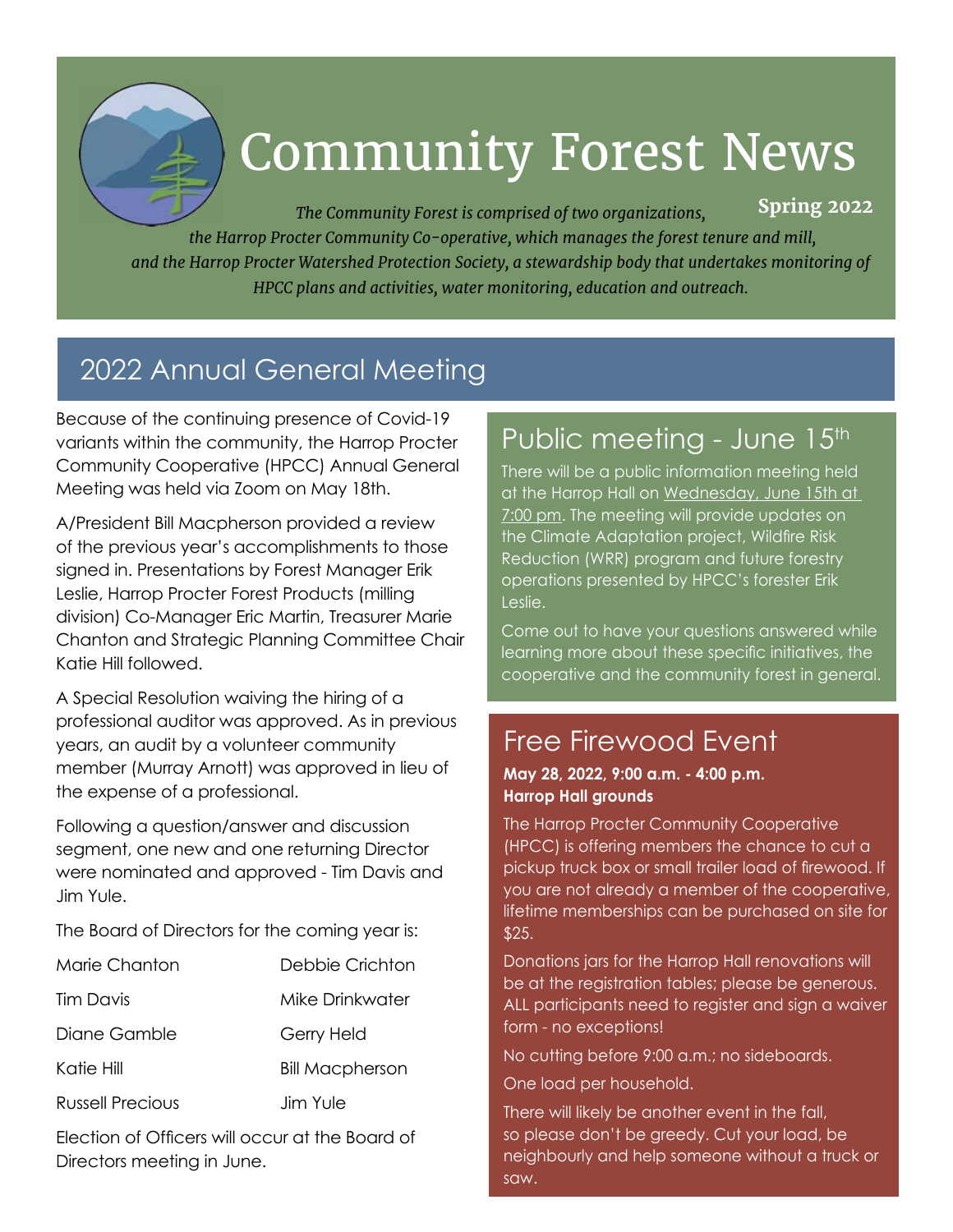### Forestry Operations

In March, the Board of Directors and managers held a special meeting to consider a Finance Committee analysis that summarized critical factors likely to have a significant impact on the cooperative's future operations and profitability. Here are a few pertinent slides from the presentation on our forestry operations.

**Graph 1** shows the change in HPCC's log harvest profile over time. Pulp log harvest has occurred since wildfire risk reduction operations ramped up in 2019. HPCC's



fuel treatment and climate change adaptation work requires that large amounts of smaller and lower-value logs be removed in thinning operations to improve forest resilience. Simultaneously, Douglas-fir sawlog harvest has decreased significantly because it is a preferred retention species due to its fire and drought tolerance. Cedar sawlogs account for just 15 per cent of our harvest profile; cedar butt rot is prevalent on drier sites, diminishing the sawlog yield considerably. The result is fewer high-value sawlogs and increasing lowervalue hemlock and pulp volumes.



for cedar - have benefited the organization

-pulp (all speci

-hemlock sawlog

considerably. However pulp log prices (delivered to the Celgar pulp mill in Castlegar) have remained very low.



profitable, and pulp is sold at a loss. As discussed, low-value pulp harvest is generally required to practice good forest management, especially when doing fuel treatments.

#### **Graph 4**

summarizes the combined impact of the first three graphs. Despite recent surges in sawlog prices, the increased low-value pulp component



of our harvest profile means a plateau in average selling price. (The sawlog market is also unlikely to stay at current record high levels.) At the same time, our cost of production is climbing due to increased labour, equipment, and fuel prices. HPCC's careful, higher retention logging practices are also more expensive to implement.

There are many other considerations to factor in but - as shown above - the future will almost certainly be different regarding HPCC's forestry and sawmill operations. The board and managers are continually adjusting to changing markets and evolving community priorities such as wildfire risk reduction and climate change adaption.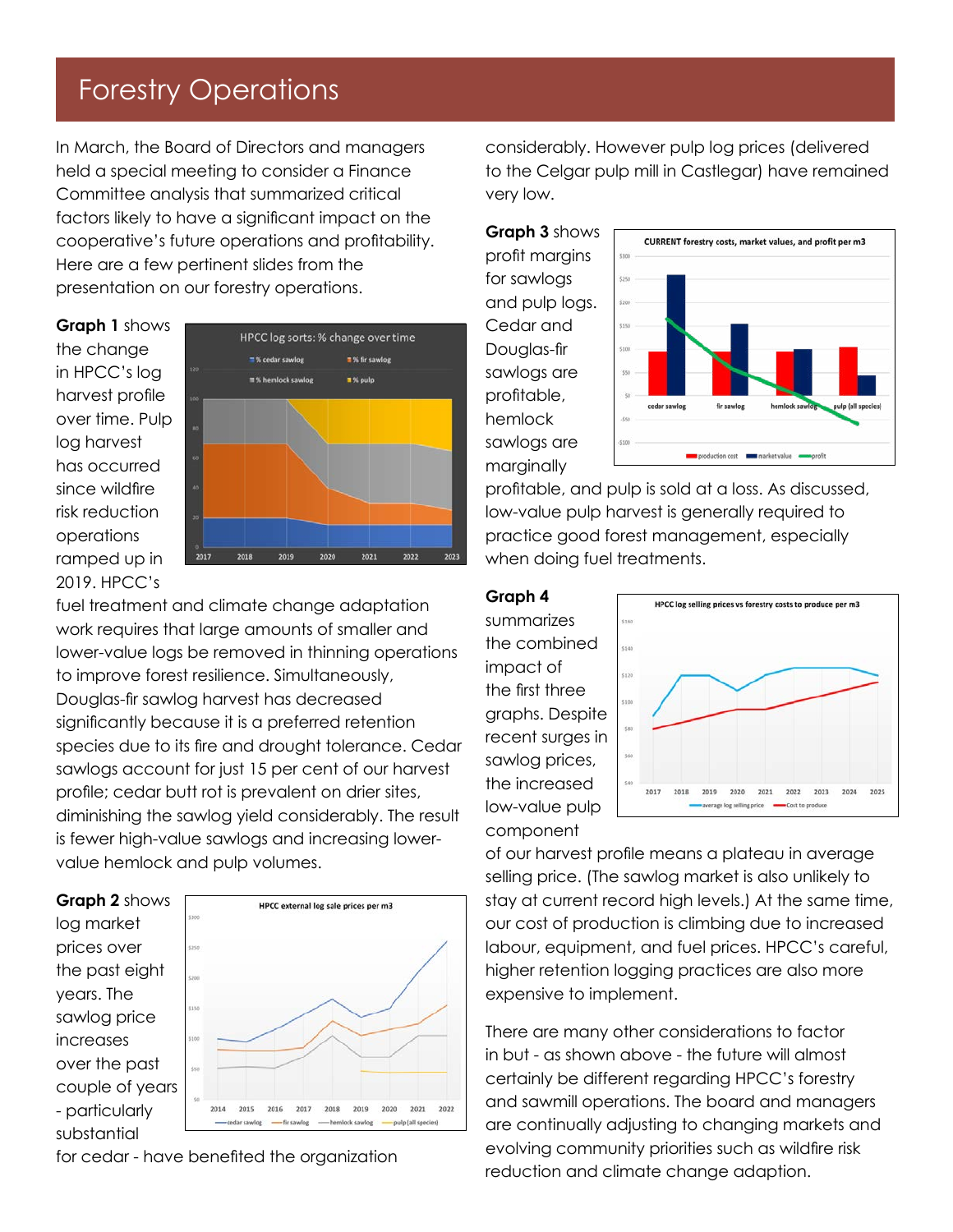### Harrop Procter Forest Products (HPFP)

Another successful year is projected for the community mill in 2022. Sales to date have been strong and gross sales of around \$1.3 million is forecast for the year. Recent record-high log and lumber prices, especially in cedar, have been a key contributing factor. Given the volatility of both markets though, the estimated revenue could fluctuate considerably. Management and the board recognize the cyclical nature of the business and are planning accordingly, now, and looking forward over the upcoming years.

There have been several capital investments made recently. Most importantly, the purchase of a transformer that will enable three-phase power has been initiated.

Unfortunately, there is a lengthy wait, upwards of two years, before it can be secured and delivered by Nelson Hydro. The total cost - purchase, trenching, civil engineering, installation and pad construction - will be around \$200,000.

Three-phase power is critical to improving efficiency and being able to run various pieces of equipment simultaneously. Right now, the mill is hampered by an underpowered electrical service. Frequent stoppages and parts replacement caused by overloads and/or blown fuses are inefficient and costly, as is the inability to run both saws, WoodMizer and Scragg, at the same time. The move to 600 amp three-phase service will resolve these and numerous other limitations (inability to upgrade aging equipment, for example) by ensuring ample, continuous power.

The addition of another second-hand tele-handler in February increases operational mobility and efficiencies in the yard. Changing from forks to bucket or grapple was commonplace with a single machine. It rarely happens now.

On the staffing front, the mill has two new part-time employees doing cleanup on Wednesday evenings and Saturdays. Ryder Nash and Oliver Hale (third generation of the family to work here) both started in March.

## Harrop Procter Watershed Protection Society (HPWPS)

The society has been monitoring all four major creeks in the community forest for over a year now. Late last year, testing for conductivity, temperature, ph levels and turbidity was moved in-house.

This provides some local employment and reduces costs.

Recently, Pacific Regeneration Technologies (PRT) generously offered to take over sampling on Slater Creek as they are the primary user. This is another cost-saving measure for the society - thank you to PRT for stepping up and being part of the water monitoring program.

HPWPS is looking for someone prepared to sample Procter Creek on a regular basis. Post-freshet it means going up to the gauge site (half a kilometre up Carson Creek Road) twice a month ordinarily, sometimes four times/month. For each sample taken (approximately 50 per year) the individual is paid \$8.00. Contact the office at 229-2271 or coordinator@hpcommunityforest.org if you are interested.

#### **Donations**

| Balfour Golf and Recreation (gazebo) | \$720.00    |
|--------------------------------------|-------------|
| <b>Mountain Lakes Care Facility</b>  | \$460.00    |
| (resident carpentry program)         |             |
| Total:                               | \$1,180.00  |
| Year to Date:                        | \$13,180.00 |